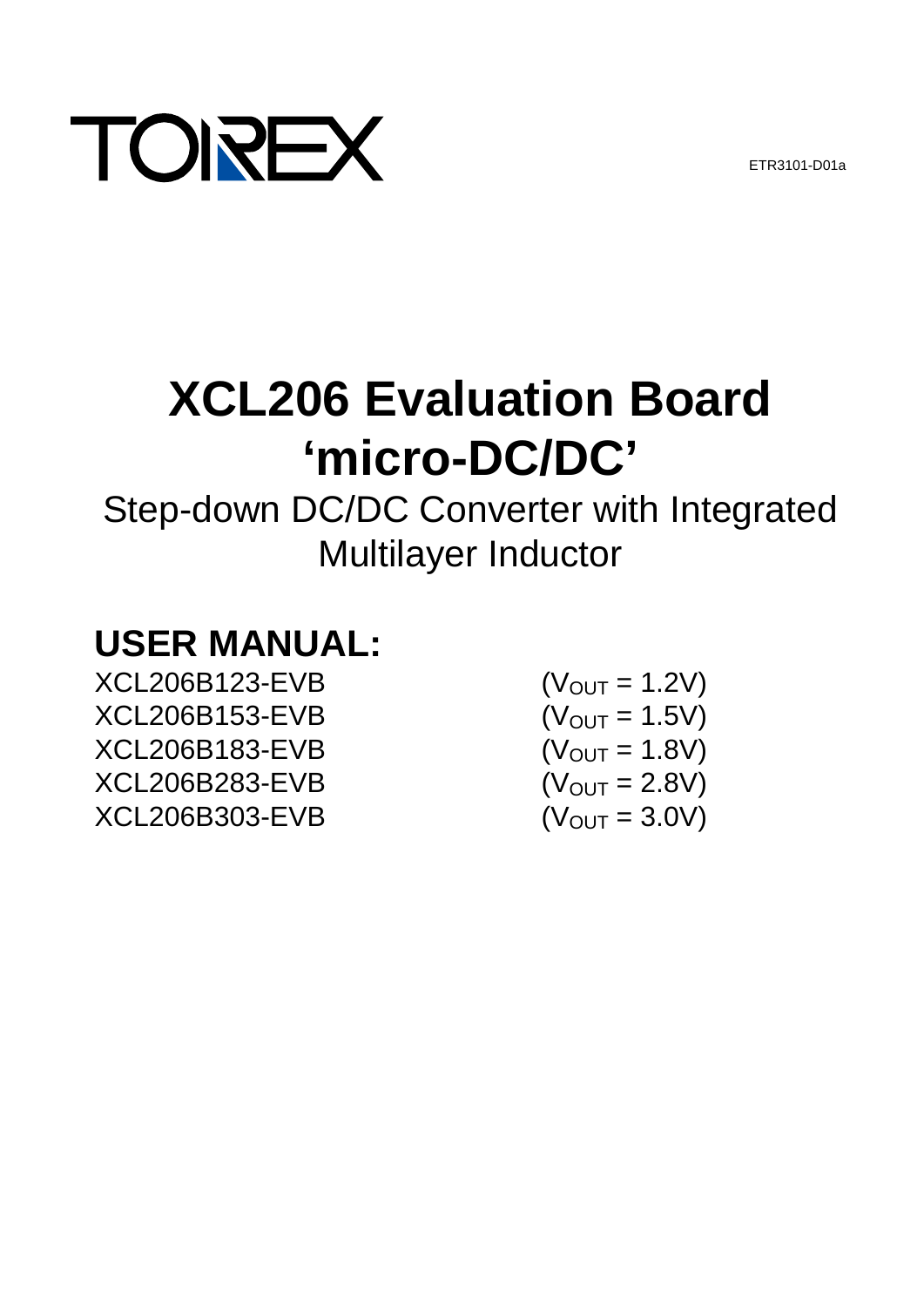

# WARNING

Torex Semiconductor does not guarantee that all samples will perform in exactly the same way and we recommend that you always consult our product data sheets for the minimum and maximum specifications.

XCL206 DATASHEET → www.torex.co.jp

It is also important that you evaluate all our products carefully before mass production and in case of any doubt, please contact your Torex representative.

#### **Important Notes:**

・The operating temperature range for this IC is -20~+85℃.

・The operating DC input voltage range is from 2.0V to 6.0V.

If an input voltage higher than 6.0V is applied, the operation of this IC cannot be guaranteed. Moreover, if a voltage higher than 6.5V is applied the IC may be permanently damaged.

・At the output of the IC, if the selected load causes the IC to supply a continuous current higher than the maximum rated current (600mA), the IC may be damaged.

# **CAUTION**

### **ENGINEERING EVALUATION PURPOSES ONLY**

This evaluation board is made for the purpose of the XCL206 product evaluation. It is strictly prohibited to use this evaluation board for any other purpose.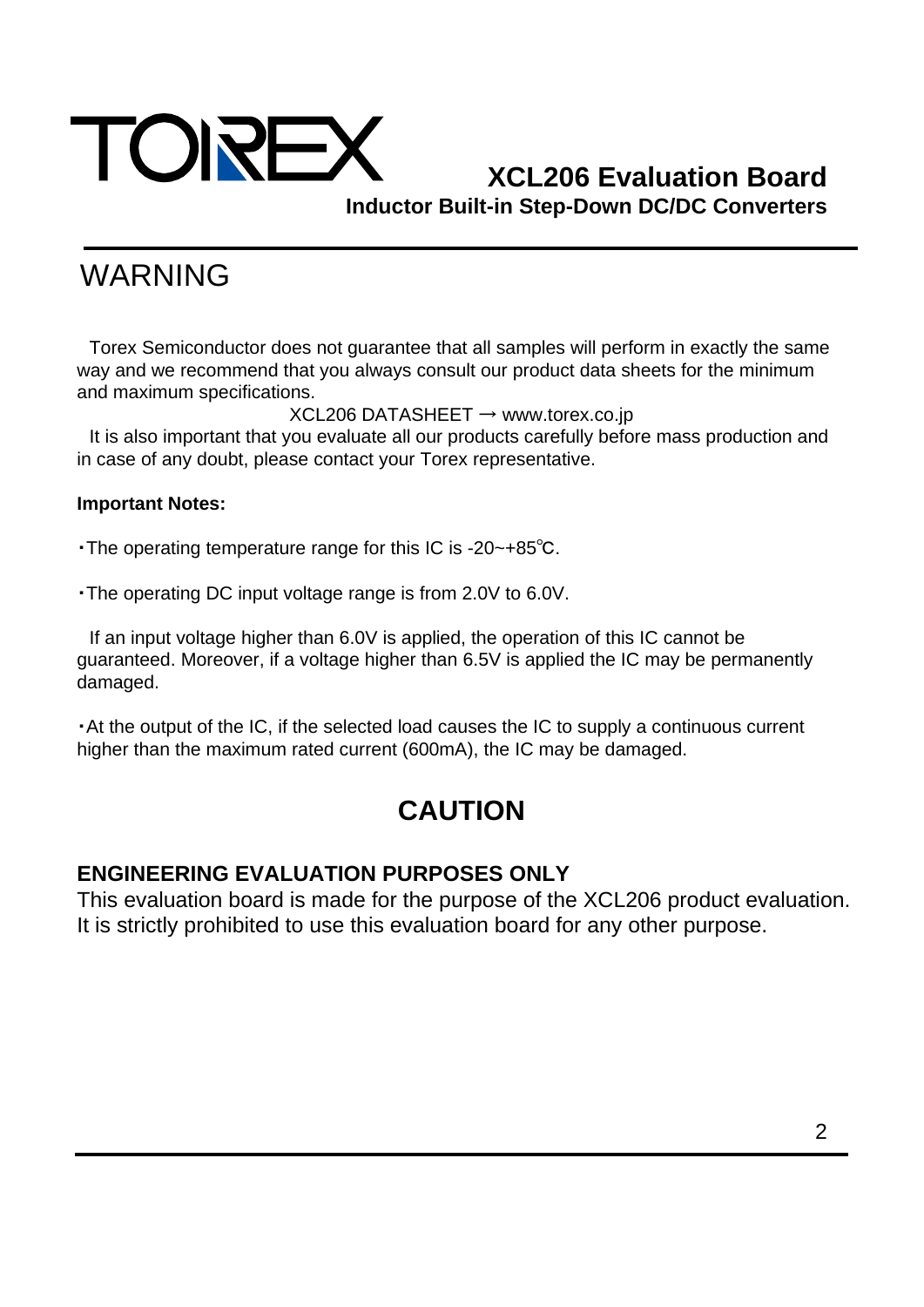

# **XCL206 Evaluation Board**

**Inductor Built-in Step-Down DC/DC Converters**

# **CONTENTS**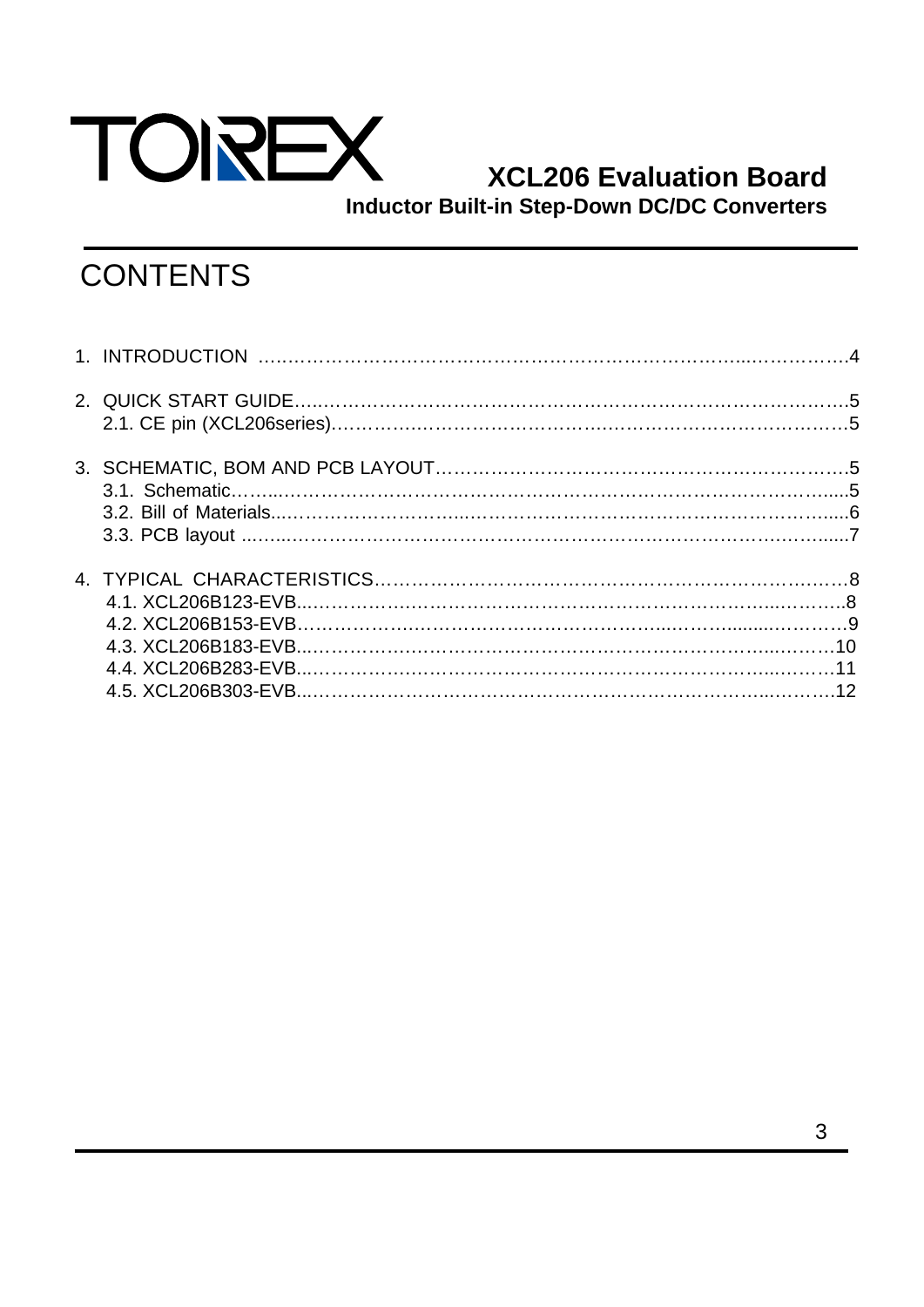

# Chapter 1: INTRODUCTION

The XCL206 series is a synchronous step-down DC/DC converter which integrates an inductor and a control IC in one tiny package (2.5mm × 2.0mm, H=1.0mm). A stable power supply with an output current of 600mA is configured using only two capacitors connected externally.

Operating voltage range is from 2.0V to 6.0V. Output voltage is internally set in a range from 0.8V to 4.0V in increments of 0.05V. The device is operated by 3.0MHz, and includes 0.42ΩP-channel driver transistor and 0.52ΩN-channel switching transistor. The XCL206 series has automatic PWM/PFM switching control, allowing fast response, low ripple and high efficiency over the full range of loads (from light load to heavy load). During stand-by, the device is shutdown to reduce current consumption to as low as 1.0  $\mu$  A or less.

With the built-in UVLO (Under Voltage Lock Out) function, the internal driver transistor is forced OFF when input voltage becomes 1.4Vor lower. XCL206B series provide short-time turn-on by the soft start function internally set in 0.25ms (TYP). XCL206B integrate CL auto discharge function which enables the electric charge stored at the output capacitor CL to be discharged via the internal auto-discharge switch located between the LX and VSS pins. When the devices enter stand-by mode, output voltage quickly returns to the  $V_{SS}$  level as a result of this function.

| <b>Parameter</b> | Symbol           | Value                        | Unit |
|------------------|------------------|------------------------------|------|
| Input Voltage    | V <sub>IN</sub>  | $~1$ – 6.0                   |      |
| Output Voltage   | V <sub>OUT</sub> | 1.2V, 1.5V, 1.8V, 2.8V, 3.0V |      |
| Output Current   | <b>I</b> OUT     | 600                          | mA   |

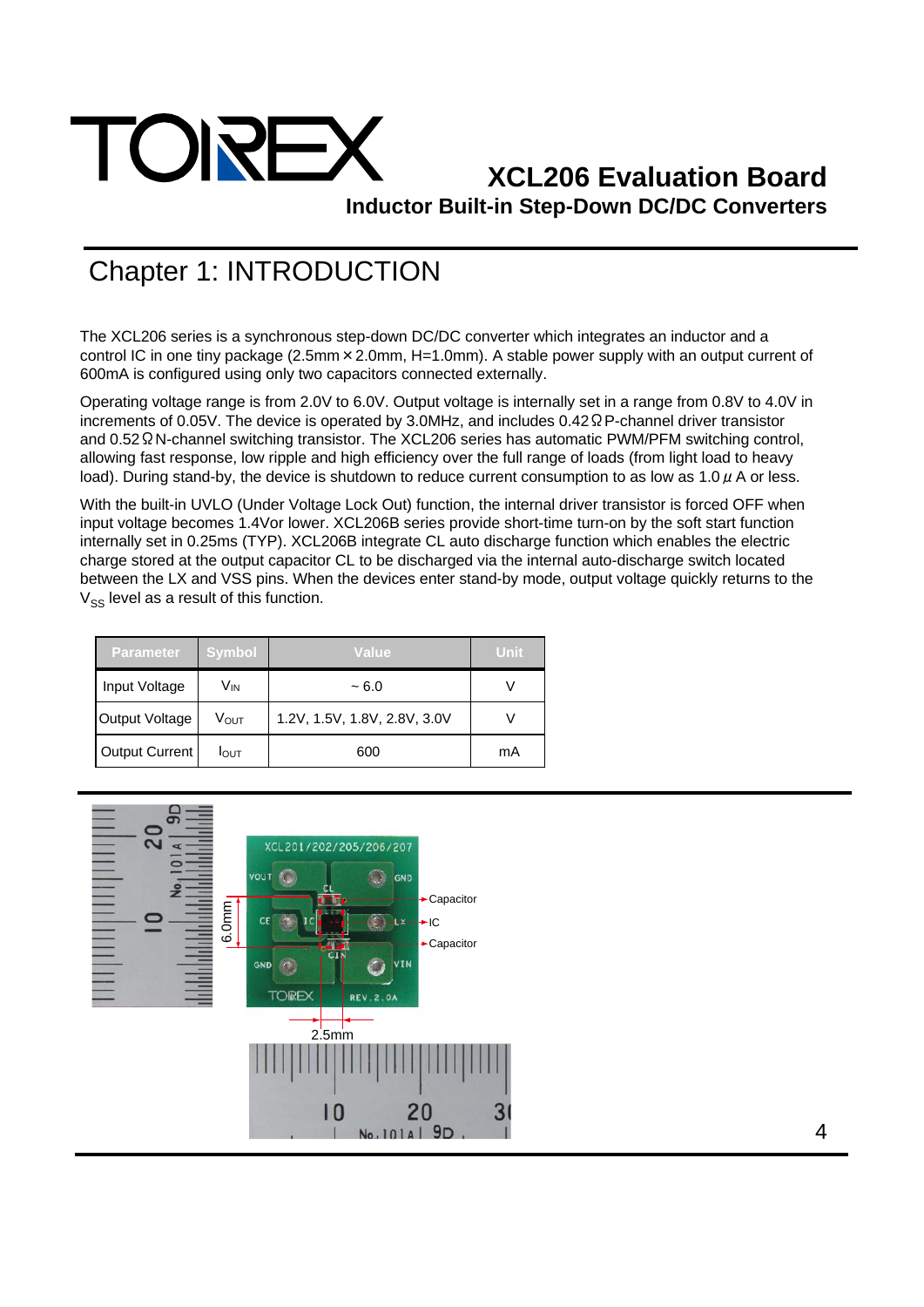

# Chapter 2: QUICK START GUIDE

#### **2.1. CE pin (XCL206 series)**

To enable the IC, connect the Chip Enable (CE) pin to VIN or to any other source voltage between 0.65V and 6V.

To disable the IC, connect the CE pin to GND or to any other voltage lower than 0.25V.

The XCL206 always operates in PWM/PFM mode. At low to medium output currents, the XCL206 will use the more efficient PFM (Pulse Frequency Modulation) mode. In PFM mode, the device switches less often, which means that the XCL206 will have a very high efficiency over the whole load range.

Because of some clever implementation, in PFM mode, the XCL206 combines a high efficiency with a very low output voltage ripple (usually below 15mVpp over the whole range of input voltage values).

# Chapter 3: SCHEMATIC, BOM AND PCB LAYOUT

#### **3.1. Schematic**

Below is the schematic of the XCL evaluation board.



 $*$  "L1 and Lx", and "L2 and  $V_{\text{OUT}}$ " are connected by wiring.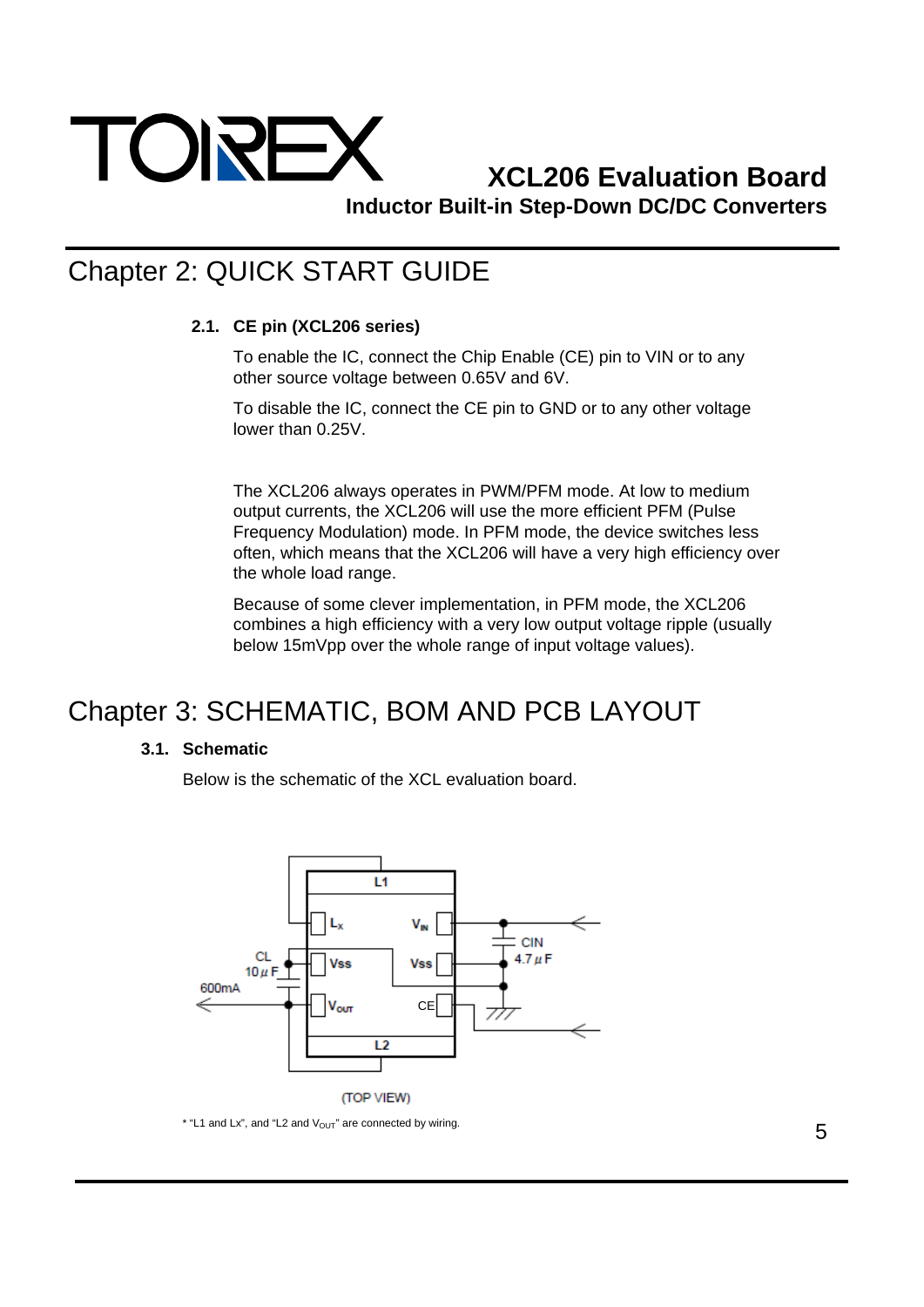

#### **3.2. Bill of Materials**

As you will notice on your evaluation board, the XCL circuit only requires two small (EIA size 0603) ceramic capacitors. So it hardly takes more space than a standard LDO voltage regulator circuit, while exhibiting a much higher efficiency.

|            | AULZUUD IZJ-L V D |             |                                      |                 |                     |                    |  |  |  |
|------------|-------------------|-------------|--------------------------------------|-----------------|---------------------|--------------------|--|--|--|
| <b>Oty</b> | <b>Ref</b>        | Value       | <b>Description</b>                   | <b>Package</b>  | <b>Manufacturer</b> | <b>Part Number</b> |  |  |  |
|            | <b>CIN</b>        | $4.7 \mu F$ | Ceramic 10V B, X5R                   | 1608 (0603-EIA) | Taiyo Yuden         | LMK107BJ475KA      |  |  |  |
|            | CL                | $10 \mu F$  | Ceramic 10V B, X5R                   | 1608 (0603-EIA) | Taiyo Yuden         | LMK107BJ106MA      |  |  |  |
|            | IC                | 1.2V        | Synchronous Step-Down<br>Micro DC/DC | CL2025          | Torex               | XCL206B123AR-G     |  |  |  |

#### XCL206B123-EVB

#### XCL206B153-EVB

| Qty | <b>Ref</b> | Value       | <b>Description</b>                   | Package         | <b>Manufacturer</b> | l Part Number <sup>∖</sup> |
|-----|------------|-------------|--------------------------------------|-----------------|---------------------|----------------------------|
|     | <b>CIN</b> | $4.7 \mu F$ | Ceramic 10V B, X5R                   | 1608 (0603-EIA) | Taiyo Yuden         | LMK107BJ475KA              |
|     | CL         | $10 \mu F$  | Ceramic 10V B, X5R                   | 1608 (0603-EIA) | Taiyo Yuden         | LMK107BJ106MA              |
|     | IC         | 1.5V        | Synchronous Step-Down<br>Micro DC/DC | CL2025          | Torex               | XCL206B153AR-G             |

#### XCL206B183-EVB

| Qty | Ref.       | Value       | <b>Description</b>                   | Package         | Manufacturer | <b>Part Number</b> |
|-----|------------|-------------|--------------------------------------|-----------------|--------------|--------------------|
|     | <b>CIN</b> | $4.7 \mu F$ | Ceramic 10V B, X5R                   | 1608 (0603-EIA) | Taiyo Yuden  | LMK107BJ475KA      |
|     | <b>CL</b>  | $10 \mu F$  | Ceramic 10V B, X5R                   | 1608 (0603-EIA) | Taiyo Yuden  | LMK107BJ106MA      |
|     | IC         | 1.8V        | Synchronous Step-Down<br>Micro DC/DC | CL2025          | Torex        | XCL206B183AR-G     |

#### XCL206B283-EVB

| Qty | <b>Ref</b> | Value       | <b>Description</b>                   | Package         | <b>Manufacturer</b> | <b>Part Number</b> |
|-----|------------|-------------|--------------------------------------|-----------------|---------------------|--------------------|
|     | <b>CIN</b> | $4.7 \mu F$ | Ceramic 10V B, X5R                   | 1608 (0603-EIA) | Taiyo Yuden         | LMK107BJ475KA      |
|     | CL         | $10 \mu F$  | Ceramic 10V B, X5R                   | 1608 (0603-EIA) | Taiyo Yuden         | LMK107BJ106MA      |
|     | IC         | 2.8V        | Synchronous Step-Down<br>Micro DC/DC | CL2025          | Torex               | XCL206B283AR-G     |

#### XCL206B303-EVB

| Qty | <b>Ref</b> | Value       | <b>Description</b>                   | Package         | Manufacturer <del>d</del> | <b>Part Number</b> |
|-----|------------|-------------|--------------------------------------|-----------------|---------------------------|--------------------|
|     | <b>CIN</b> | $4.7 \mu F$ | Ceramic 10V B, X5R                   | 1608 (0603-EIA) | Taiyo Yuden               | LMK107BJ475KA      |
|     | CL         | $10 \mu F$  | Ceramic 10V B, X5R                   | 1608 (0603-EIA) | Taiyo Yuden               | LMK107BJ106MA      |
|     | IC         | 3.0V        | Synchronous Step-Down<br>Micro DC/DC | CL2025          | Torex                     | XCL206B303AR-G     |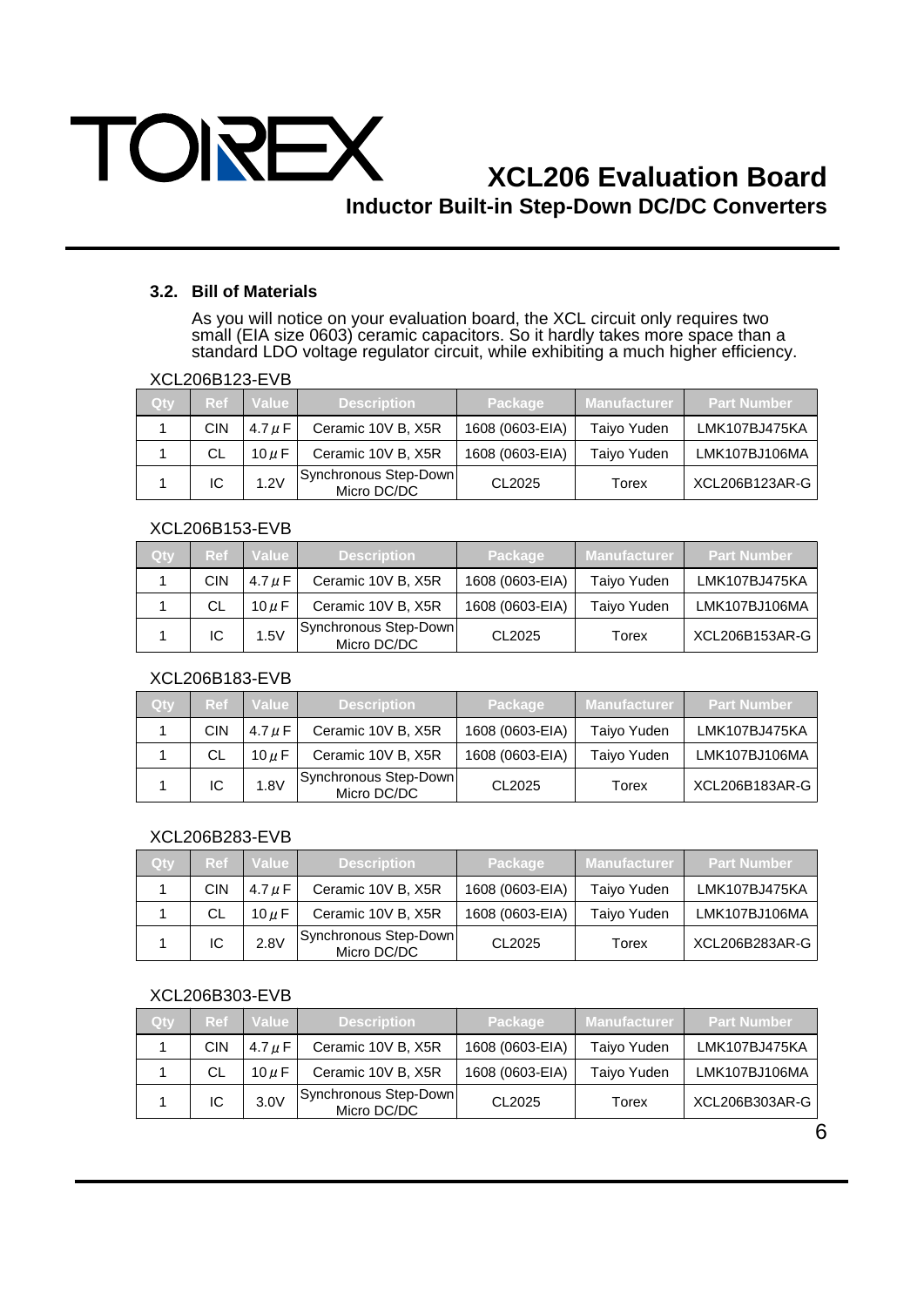

#### **3.3. PCB layout**

The below pictures are showing the top (left) and bottom (right) views of the PCB.



The following picture is showing a fully populated XCL evaluation board.

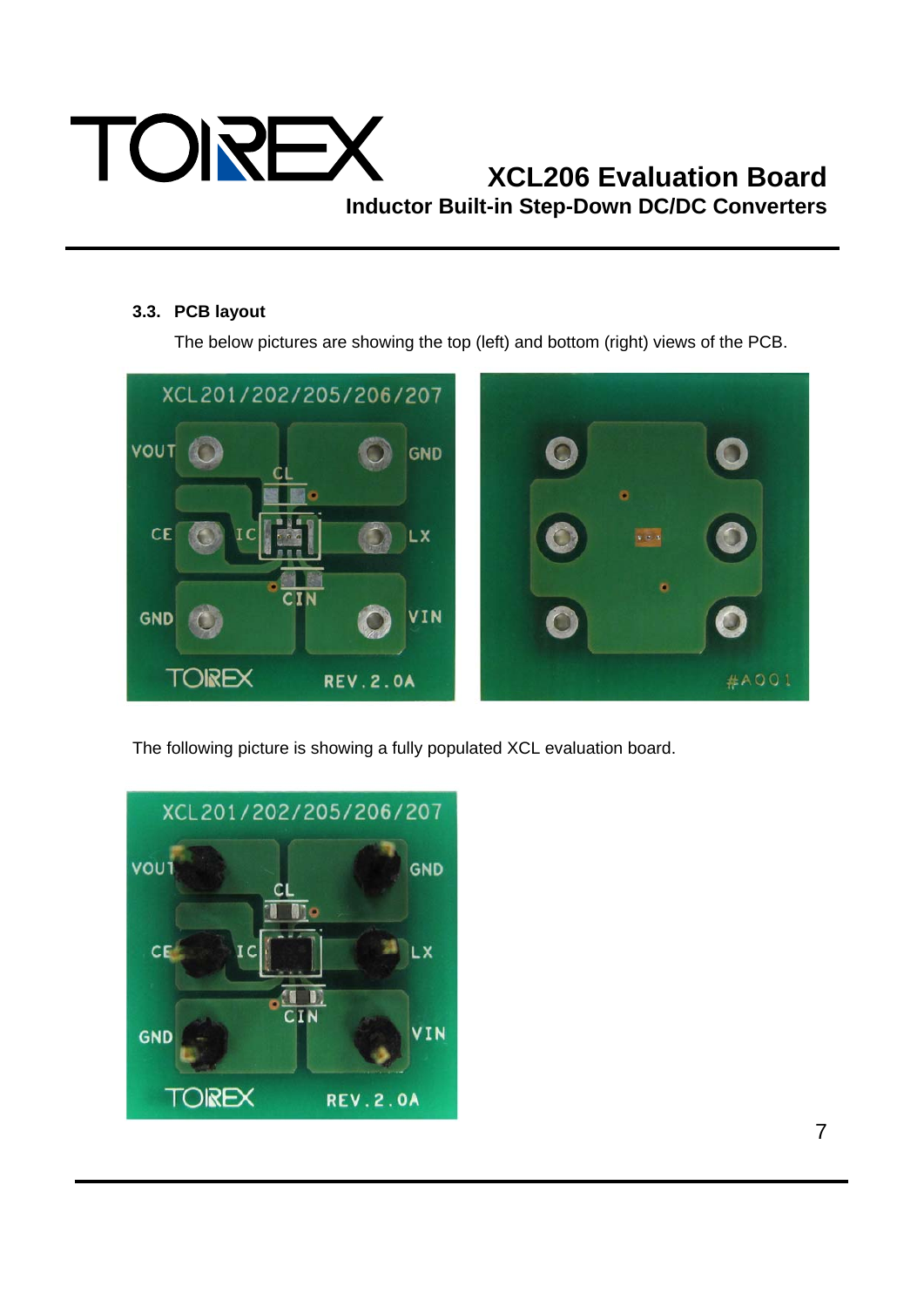

### Chapter 4: TYPICAL CHARACTERISTICS xcL206B123-EVB

Below are the typical performances that you should observe when using your XCL evaluation board.







(2)Efficiency vs. Output Current Ta=25℃ (3)Ripple Voltage vs. Output Current Ta=25℃

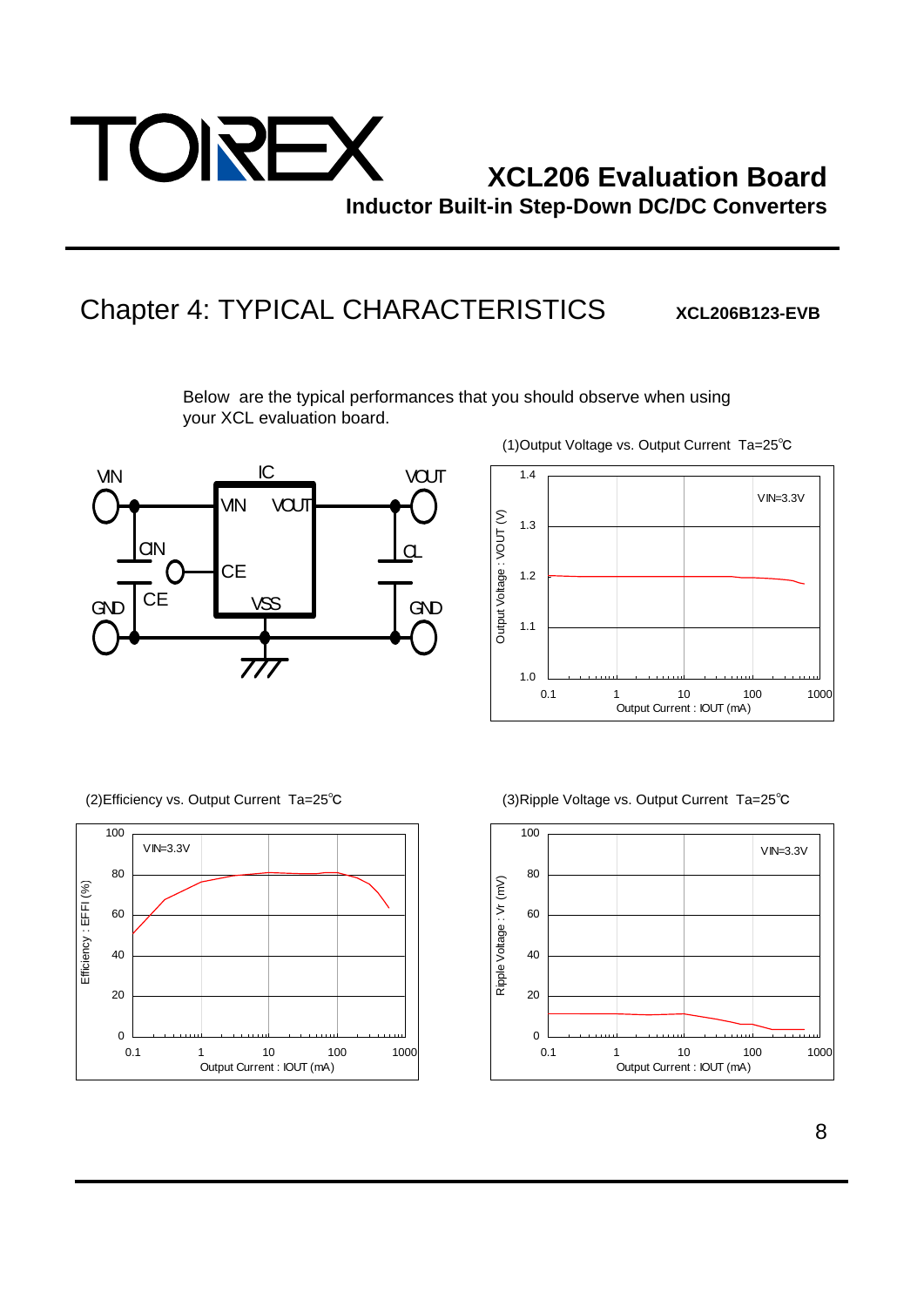

# Chapter 4: TYPICAL CHARACTERISTICS xcL206B153-EVB

Below are the typical performances that you should observe when using your XCL evaluation board.







(2)Efficiency vs. Output Current Ta=25℃ (3)Ripple Voltage vs. Output Current Ta=25℃

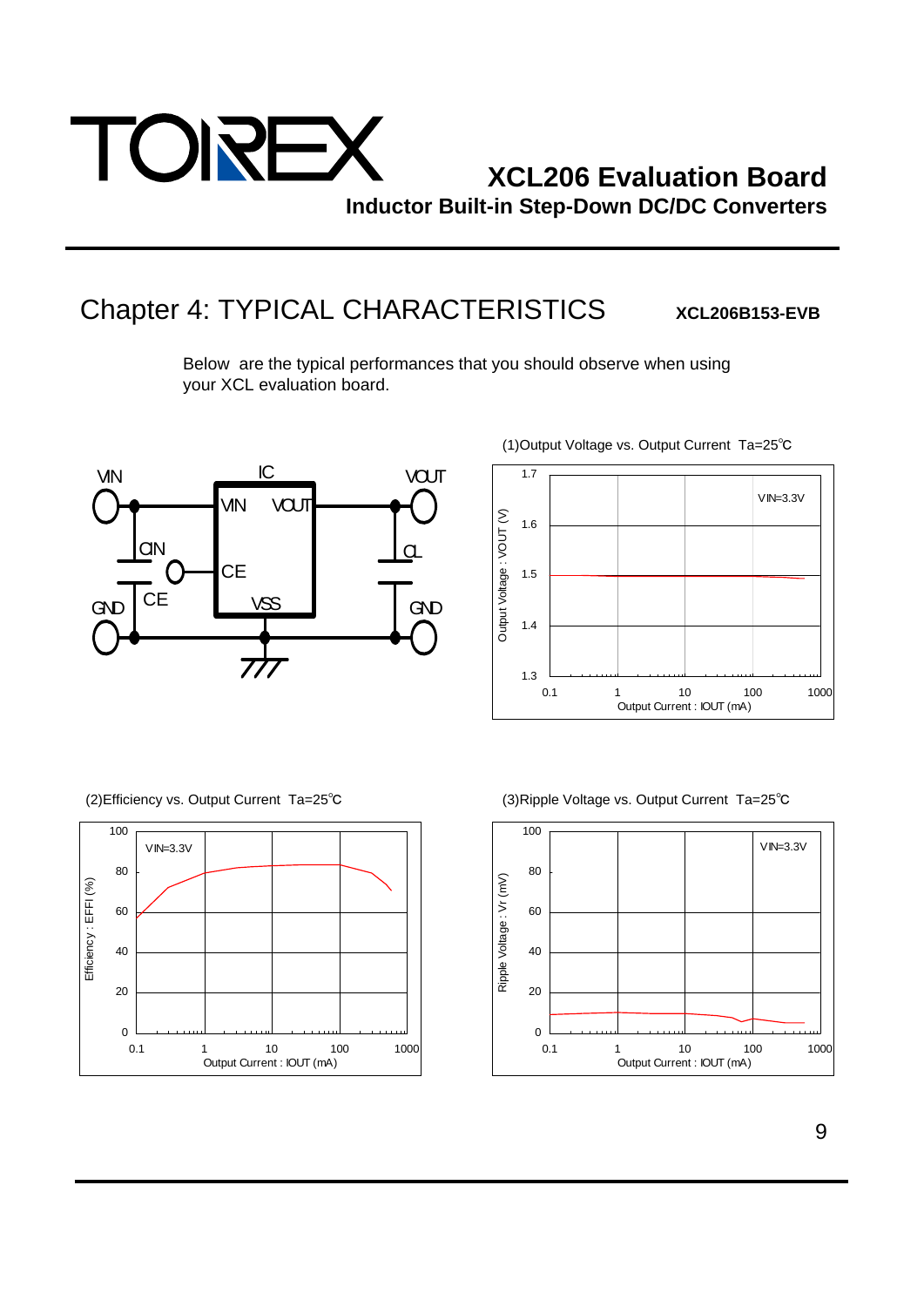

# Chapter 4: TYPICAL CHARACTERISTICS XCL206B183-EVB

Below are the typical performances that you should observe when using your XCL evaluation board.







(2)Efficiency vs. Output Current Ta=25℃ (3)Ripple Voltage vs. Output Current Ta=25℃

![](_page_9_Figure_10.jpeg)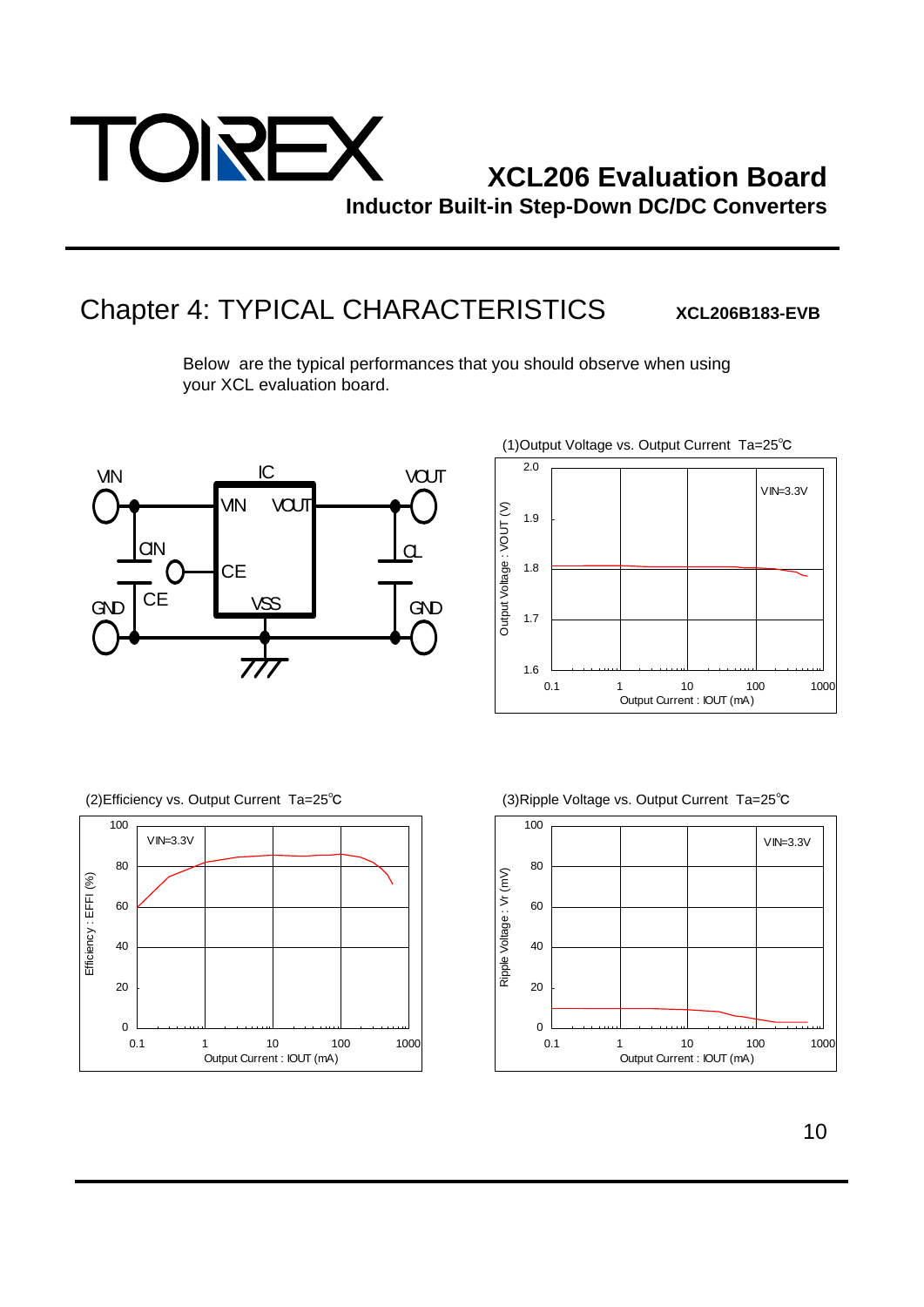![](_page_10_Picture_0.jpeg)

# Chapter 4: TYPICAL CHARACTERISTICS xcL206B283-EVB

Below are the typical performances that you should observe when using your XCL evaluation board.

![](_page_10_Figure_5.jpeg)

![](_page_10_Figure_6.jpeg)

![](_page_10_Figure_8.jpeg)

(2)Efficiency vs. Output Current Ta=25℃ (3)Ripple Voltage vs. Output Current Ta=25℃

![](_page_10_Figure_10.jpeg)